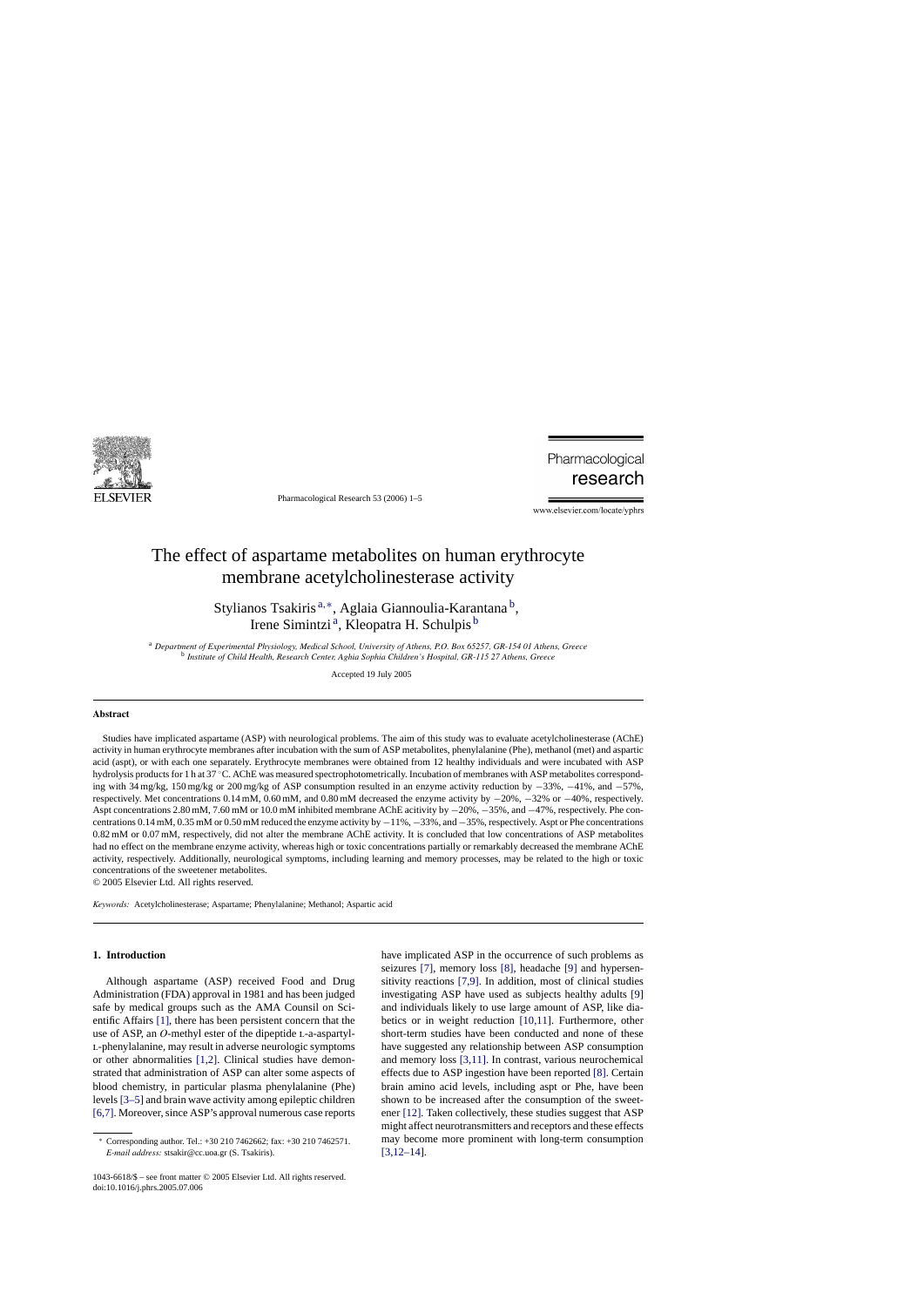<span id="page-1-0"></span>In our previous in vitro study [\[15\],](#page-4-0) acetylcholinesterase (AChE) activity of rat brain homogenates or pure enzyme of eel E. electricus showed a decrease up to  $20\%$  ( $P < 0.01$ ) after preincubation with Phe concentrations  $7-30$  mg dl<sup>-1</sup> (or 0.4–1.8 mM, Phe normal values:  $1-2$  mg dl<sup>-1</sup> or 0.06–0.12 mM). These concentrations are usually measured in the blood of PKU patients "off diet". Moreover, we reported [\[16\]](#page-4-0) that the above mentioned high Phe concentrations, caused a 30% inhibitory effect on AChE from the rat diaphragm. Although, there is no literature relating to AChE inhibition by Phe and clinical symptoms in PKU patients, we found not only a significant inhibition (about 60%, *P* < 0.001) of the erythrocyte membrane AChE from PKU patients "off diet" but also a significant reduction of their plasma neurotransmitter concentrations [\[17\].](#page-4-0)

Since ASP is immediately hydrolyzed in the intestinal lumen giving Phe, methanol (met) and aspartic acid (aspt) [\[3\], i](#page-4-0)t was important to evaluate AChE activity in the erythrocyte membranes of healthy individuals after incubation with various concentrations of each or the sum of ASP metabolites.

### **2. Subjects and methods**

The study was approved by the Greek ethics committee and conducted according to the principles expressed in the declaration of Helsinki.

#### *2.1. Subjects*

The study population consisted of 12 healthy individuals, mean age  $24 \pm 5$  years old.

#### *2.2. Erythrocyte membrane preparation*

Venous blood samples (7.0 ml) were collected into heparinized blood collection tubes from the individuals. Within 2 h of collection, the erythrocytes were sedimented by centrifugation at  $2000 \times g$  for 30 min at 4 °C, washed three times, after three similar centrifugations, with a buffer solution (250 mM, tris (hydroxymethyl) aminomethane–HCI (Tris–HCI), pH 7.4, 140 mM NaCl, 1 mM  $MgCl<sub>2</sub>$ , 10 mM glucose. The erythrocytes were then resuspended in 1.0 ml of this buffer and stored at  $4^{\circ}$ C for up to 24 h before erythrocyte membrane preparation. The washed erythrocytes were lysed after freeze ( $-80^{\circ}$ C) thawing (50 °C) for five times, as described by Galbraith and Watts [\[18\]](#page-4-0) and Kamber et al. [\[19\].](#page-4-0) The hemolysate was centrifuged at  $35,000 \times g$  for 30 min with 40–60 volumes of cold 0.1 M Tris–HCl pH 7.4, four times until white pink color appeared. Membranes were suspended in 0.1 M Tris–HCl, pH 7.4 to a final concentration of 2 mg protein ml−1. The protein content was determined, as described previously [\[20\].](#page-4-0) Membranes stored at −40 ◦C retained the enzyme activities, for at least 2 weeks. The minor Hb that remained attached to the membrane surface was measured with the kit 527-A (Sigma Chemicals Co., St. Louis,

Table 1

The effect of the sum of ASP metabolites on the erythrocyte membrane AChE activity

|                                      | AChE activity $( \Delta OD$<br>$\text{min}^{-1} \text{mg}^{-1}$ protein) |
|--------------------------------------|--------------------------------------------------------------------------|
| Control                              | $3.01 \pm 0.12$ a                                                        |
| ASP $(10 \text{ mg kg}^{-1})$ Mix 1  | $3.0 \pm 0.09$ b (NS)                                                    |
| ASP $(18 \text{ mg kg}^{-1})$ Mix 2  | $2.80 \pm 0.10$ f (-7%)                                                  |
| ASP $(34 \text{ mg kg}^{-1})$ Mix 3  | $2.02 \pm 0.10$ c (-33%)                                                 |
| ASP $(150 \text{ mg kg}^{-1})$ Mix 4 | $1.78 \pm 0.05$ d (-41%)                                                 |
| ASP $(200 \text{ mg kg}^{-1})$ Mix 5 | $1.29 \pm 0.07$ e (-57%)                                                 |

The inhibition and its degree have been observed in each subject  $(N=12)$ . Values are expressed: means  $\pm$  S.D. a/b, a/f = NS; NS: non statistically significant; a/c, a/d, b/d, b/c, c/d,  $c/e = P < 0.01$ ; a/e,  $b/e = P < 0.001$ . The concentrations of ASP metabolites used in Mixes 1–5 are described in details in Section 2*.*

USA), and the value was substracted from the total protein concentration.

# *2.3. Measurement of erythrocyte membrane acetylcholinesterase (AChE) activity after incubation with ASP metabolites*

Erythrocyte membranes were incubated with ASP metabolites at 37 ◦C, as shown in Tables 1 and 2.

ASP follows a hydrolysis process in the laboratory giving met, aspt and Phe 10:40:50 (w/w/w) [\[1\].](#page-4-0) Furthermore,

#### Table 2

The effect of each one of the aspartame metabolites on the human erythrocyte membrane acetylcholinesterase activity

| Treatment                    | AChE activity $( \Delta OD$<br>$min^{-1}$ mg <sup>-1</sup> protein) |
|------------------------------|---------------------------------------------------------------------|
| Control                      | $3.01 \pm 0.12$ a                                                   |
| Methanol (met) $w$ (mM)      |                                                                     |
| Not detected                 | $3.11 \pm 0.15$ f (NS)                                              |
| 0.07                         | $2.90 \pm 0.10$ b (NS)                                              |
| 0.14                         | $2.41 \pm 0.10$ g (-20%)                                            |
| 0.60                         | $2.05 \pm 0.11$ h (-32%)                                            |
| 0.80                         | $1.81 \pm 0.09$ i (-40%)                                            |
| Aspartate (aspt) $w$ (mM)    |                                                                     |
| 0.82                         | $3.05 \pm 0.06 \text{ k}$ (NS)                                      |
| 1.40                         | $2.95 \pm 0.10$ c (NS)                                              |
| 2.80                         | $2.41 \pm 0.131(-20\%)$                                             |
| 7.60                         | $1.96 \pm 0.05$ m ( $-35\%$ )                                       |
| 10.00                        | $1.59 \pm 0.09$ n (-47%)                                            |
| Phenylalanine (Phe) $w$ (mM) |                                                                     |
| 0.07                         | $2.97 \pm 0.09$ o (NS)                                              |
| 0.08                         | $2.92 \pm 0.09$ d (NS)                                              |
| 0.14                         | $2.68 \pm 0.05$ P (-11%)                                            |
| 0.35                         | $2.02 \pm 0.10$ s (-33%)                                            |
| 0.50                         | $1.95 \pm 0.08$ t (-35%)                                            |

The inhibition and its degree have been observed in each subject  $(N=12)$ . W: ASP metabolite concentrations measured in blood after ingestion of various (10, 18, 34, 150 or  $200 \text{ mg kg}^{-1}$ ) doses of the sweetener. Values represent means  $\pm$  S.D. met: a/b, a/f, g/f, g/h, h/i = NS, a/g = *P* < 0.05, a/h, f/h,  $g/i = P < 0.01$ , a/i, f/i,  $=P < 0.001$ ; aspt: a/c, a/k, l/m, m/n = NS, a/l,  $k/l = P < 0.05$ ,  $a/m$ ,  $k/m$ ,  $l/n = P < 0.01$ ,  $a/n$ ,  $k/n = P < 0.001$ ; Phe:  $a/d$ ,  $a/o$ ,  $o/p$ , s/t = NS,  $a/p$ ,  $o/s$ ,  $p/s = P < 0.05$ ,  $a/s$ ,  $a/t$ ,  $o/t$ ,  $p/t = P < 0.01$ . NS: non statistically significant.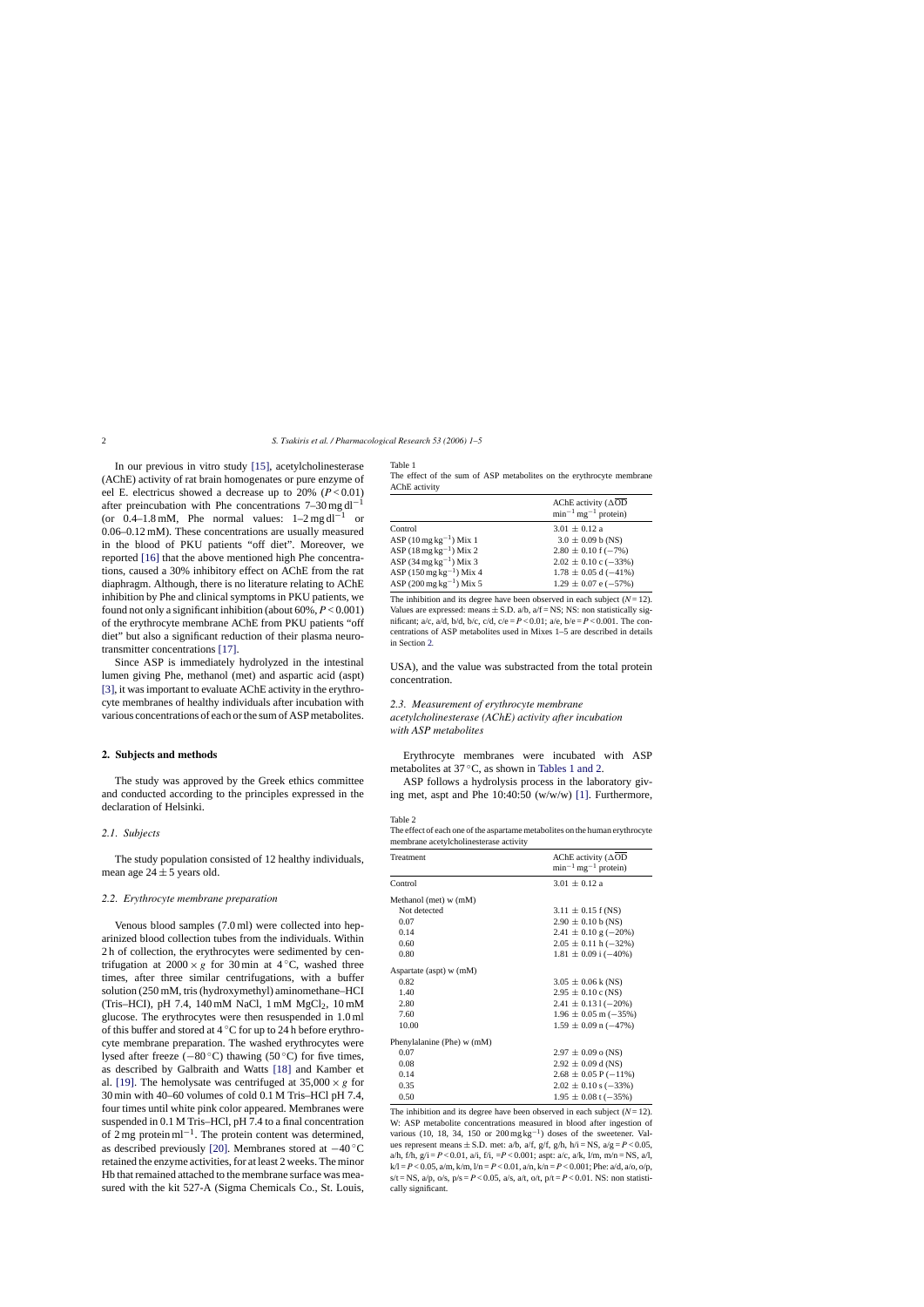the concentrations of ASP hydrolysis products measured in the human plasma, after its ingestion, are different than those found in the laboratory and reported by Stegink [\[3,4\].](#page-4-0) So, we decided to use the concentrations of ASP degradation parts (Phe, met, aspt), which are commonly measured in the blood of ASP consumers as follows [\[3\]:](#page-4-0) ASP ingestion of  $10 \text{ mg kg}^{-1}$  Mix 1 (met = undetected + aspt  $0.82 \text{ mM} + \text{Phe}$ ) 0.07 mM) represents the additive and its components when drinking a beverage (12 oz). Mix 2 (met  $0.07 \text{ mM} +$ aspt 1.40 mM + Phe 0.08 mM) represents the sweetener and its components when drinking a beverage of 16 oz. In addition, ASP intake of 34 mg kg<sup>-1</sup> Mix 3 (met  $0.14$  mM + aspt 2.80 mM + Phe 0.14 mM) represents the 99th percentile of projected daily ingestion, whereas ASP  $150 \text{ mg kg}^{-1}$ Mix 4 (met  $0.60 \text{ mM} + \text{aspt}$  7.60 mM + Phe  $0.35 \text{ mM}$ ) or  $200 \,\text{mg}\,\text{kg}^{-1}$  Mix 5 (met 0.80 mM + aspt 10.00 mM + Phe 0.50 mM) may be taken by accident [\[3\]. F](#page-4-0)or the sake of comparison with the results of our previous reports [\[17,22\],](#page-4-0) we decided to incubate the erythrocyte membranes with the mixtures (Mixes 1–5) or each one of ASP degradation products for 1 h, as we previously did.

After 1-h incubation at 37 ◦C, determination of AChE activity was performed spectrophotometrically.

AChE activity was determined according to the method of Ellman et al. [\[21\]](#page-4-0) as modified by Tsakiris et al. [\[17\].](#page-4-0) The reaction mixture (1 ml) contained 50 mM Tris–HCl, pH 8.0, 240 mM sucrose and 120 mM NaCl in the presence of  $80-100 \mu$ g protein of erythrocyte membranes as well as in the presence or absence of ASP, met, aspt or Phe. Quinidine sulfate  $(2.10^{-2} \text{ mM})$  was added in the mixture, in order to inhibit pseudocholinesterase activity. Finally, 0.030 ml 5,5'dithionitro-benzoic acid (DTNB) and 0.050 ml acetylthiocholine iodide, which was used as substrate, and the reaction was started. The final concentrations of DTNB and substrate were 0.125 and 0.5 mM, respectively. The reaction was measured spectrophotometrically by the increase in absorbance  $(\Delta \overline{OD})$  at 412 nm.

## *2.4. Statistical analysis*

Data were analyzed by one-way ANOVA. All analyses were performed with an IBM PC using the SPSS 10.0 statistical package. *P*-values <0.05 were considered statistically significant.

# **3. Results**

As illustrated in [Table 1,](#page-1-0) the amount of ASP ingestion, which correlates with the consumption of a 12 oz beverage (Mix 1) or 16 oz beverage (Mix 2), when incubated with erythrocyte membranes, did not alter AChE activity. On the contrary, ASP metabolite concentrations which correspond to the 99th percentile of the daily intake of the sweetener, which corresponds to the consumption of four to five beverages (12 oz) (Mix 3) as well as toxic doses (150 mg kg<sup>-1</sup> and/or 200 mg kg<sup>-1</sup>) (Mixes 4 and 5, respectively), resulted in a remarkable decrease of the human erythrocyte membrane enzyme activity.

As shown in [Table 2,](#page-1-0) the metabolite met, significantly statistically inhibited AChE activity after incubation of the erythrocyte membranes with met concentrations usually determined in blood and related to ASP consumption of  $34 \text{ mg kg}^{-1} 24 \text{ h}^{-1}$ ) or with those measured in blood when taken toxic doses of ASP (150 or 200 mg ASP kg<sup>-1</sup>). In addition, incubation of the erythrocyte membranes with concentrations of the dicarboxylic acid aspt, which correlated with ASP ingestion 34, 150, or 200 mg kg<sup>-1</sup>, resulted in a reduction of AChE activity by  $-20\%$ ,  $-35\%$ , and  $-47\%$ , respectively.

Also, significant inhibition of the membrane enzyme activity was observed after 1-h incubation with high concentrations of the aromatic acid Phe, corresponding to Phe blood levels, which were found after ingestion of abuse doses of the sweetener. Lower concentrations of Phe had no or minor effect on AChE activity [\(Table 2\).](#page-1-0)

# **4. Discussion**

ASP is one of the artificial sweeteners added to many soft beverages, cakes etc., and its usage is increasing in healthconscious societies. Upon ingestion, this artificial sweetener is immediately absorbed from the lumen and metabolized to Phe, aspt and met. Their concentrations are found increased in the blood stream [\[3,4\].](#page-4-0)

In speculating about parallel changes in brain and blood, both aspt and Phe are transported into CNS in competition with other amino acids. Movement of large neutral amino acids, such as Phe, across the blood brain barrier is mediated by a common high affinity, low capacity transport system. A large excess of Phe, as found in our previous study [\[22\]](#page-4-0) and probably in ASP consumers [\[3\], w](#page-4-0)ill saturate this carrier system excluding other amino acids, such as tyrosine (Tyr) from entry into the brain. Thus, high levels of Phe interfere with the conversion of Tyr to the biogenic amines dopamine and noradrenaline affecting AChE activity as found previously [\[22\].](#page-4-0)

Aspt, the dicarboxylic amino acid may exert toxic effects when administered at very high doses, although species susceptibility varies considerably. Neonatal rodents administered large doses of aspt may develop hypothalamic neuronal necrosis. However, there is disagreement over the ability of aspt to produce neuronal necrosis in infant primates [\[3,4,23\].](#page-4-0) It is not suprising that the per oz loading with large amounts of ASP is claimed to be the cause of some ailments [\[9\]. H](#page-4-0)uman studies have affirmed the safety of ASP [\[23\], a](#page-4-0)lthough suggest that ASP consumption might constitute a hazard to humans [\[24,25\].](#page-4-0) An important question is whether the ingestion of ASP at abuse doses is still safe to humans, because consumers, including children, might unintentionally take a large amount of ASP commonly used in many products. The effect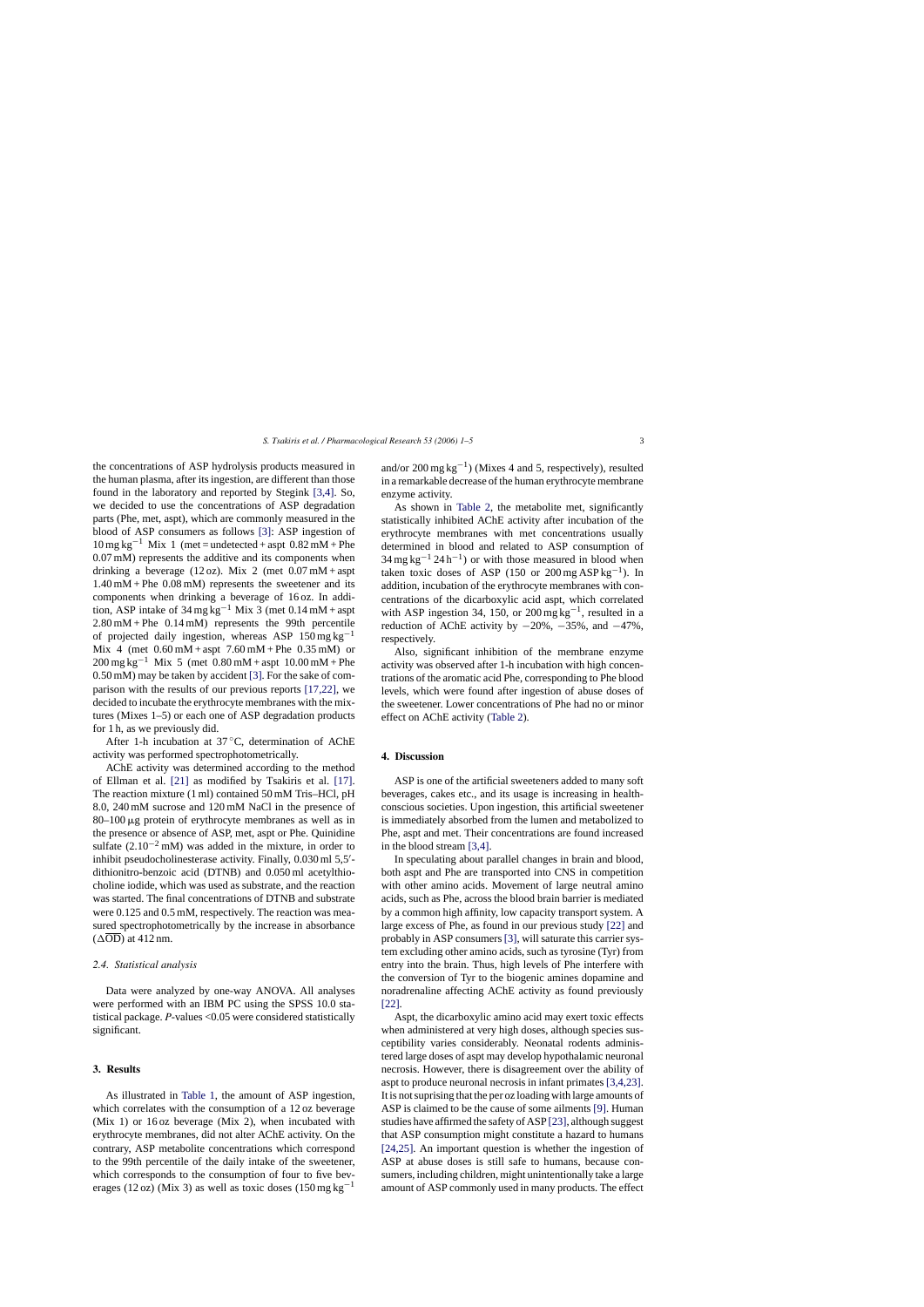of ASP on humans is probably dependent on its metabolite concentrations.

Of the ASP metabolites, met is a toxicant that causes systematic toxicity [\[26\].](#page-4-0) The primary metabolic fate of met is the direct oxidation to formaldehyde and then into formate. The severity of clinical findings in met intoxication correlated better with formate levels [\[27\].](#page-4-0) Mean peak blood methanol concentrations exceeded  $2 \text{ mg} \, \text{d}^{-1}$  in subjects administered abuse doses of ASP and were still lower than those reported in met intoxication [\[4\]. H](#page-4-0)owever, another study [\[28\]](#page-4-0) revealed that the cellular glutathione content and activity of glutathione-related enzymes were decreased in met intoxication. In this study, the observed inhibition of the erythrocyte membrane AChE activity after incubation with high and/or toxic met concentrations may be due to the production of oxidative stress as a consequence of the cellular glutathione reduction [\[29\].](#page-4-0)

Additionally, we observed a slight decrease of AChE activity when the membranes were incubated with Phe concentrations, usually measured in humans after ingestion a dose of ASP corresponding to the 99th percentile of ASP daily dose ([Table 2\)](#page-1-0), whereas no effect was observed on the enzyme activity when incubated with lower Phe concentrations [\(Table 2\).](#page-1-0) On the contrary, a remarkable inhibition by the erythrocyte membrane enzyme activity was measured when the membranes were incubated with Phe concentrations related to abuse doses of the sweetener [\(Table 2\).](#page-1-0) Almost the same degree of the enzyme inhibition was observed in the erythrocyte membrane AChE activity of phenylketonuric (PKU) patients "off diet", in whom their plasma neurotransmitter levels were found very low, whereas Phe levels were determined very high in their blood [\[17,30\]. T](#page-4-0)he high degree of AChE inhibition in erythrocyte membranes from healthy individuals after incubation with high Phe [\[17\]](#page-4-0) concentrations may be caused by the indirect influence of the high concentrations of the amino acid on AChE in the membrane bilayer through lipid(s)–protein interactions as shown in our previous report [\[17\].](#page-4-0) Furthermore, we cannot exclude that the observed decrease of the membrane AChE activity may be due to an oxidative stress as observed in phenylketonuric patients "off diet" [\[17,30\].](#page-4-0)

Aspartic acid (aspt), another ASP metabolite, is a dicarboxylic amino acid which may exert toxic effects when administered at very high doses although species susceptibility varies considerably [\[4\].](#page-4-0) In this study, high or toxic doses of aspt, when incubated with the erythrocyte membranes resulted in a significant  $(-20%)$  or very significant reduction (−50%) of AChE activity, respectively [\(Table 2\)](#page-1-0). The observed enzyme activity inhibition may be due to an increase of reactive oxygen species (ROS) production and/or increases of intracellular  $Ca^{2+}$  by the amino acid as reported by Sureda et al. [\[31\].](#page-4-0)

Orally ingested ASP components are immediately absorbed from the lumen and reach the portal blood in a manner similar to that of amino acids and met arising from dietary protein or polysaccharides [\[4,25\].](#page-4-0) The inhibitory action of ASP metabolites ([Table 1\)](#page-1-0) may simultaneously work on the erythrocyte membrane AChE activity either by producing an oxidative stress and/or through the indirect influence of the metabolites on AChE in the membrane bilayer through lipid(s) peroxidation, as suggested in our previous in vivo findings: It was reported that the erythrocyte membrane AChE activity was evaluated significantly decreased in PKU patients "off diet" with low antioxidant status [\[17,30\].](#page-4-0)

Numerous studies have implicated muscarinic cholinergic receptors and memory [\[32,33\].](#page-4-0) In the rabbit, elevated muscarinic binding has been shown in the anterodorsal nucleus early in the learning process. It has been suggested that nicotinic transmission may be important in delayed response tasks, while the muscarinic system may be involved, in general working memory processes [\[34–36\].](#page-4-0) These studies lead us to hypothesize that it might exist an alteration in brain muscarinic system after high or toxic doses of ASP consumption and that the most available human tissue for AChE study was the human erythrocyte membranes. Also, it might be suggested that elevations of ASP hydrolysis products in the blood, especially aspt and Phe concentrations, may take place, in some degree, in the brain inducing modulations not only on the enzyme activity but also in the neurotransmitter levels, including acetylcholine and biogenic amines, as found in our previous work [\[17\],](#page-4-0) resulting in learning difficulties and memory loss [\[4,8\].](#page-4-0)

## **5. Conclusions**

ASP metabolites may partially inhibit the erythrocyte membrane AChE activity, when incubated with their concentrations corresponding to the 99th percentile of the daily intake of the sweetener, whereas a remarkable decrease of the enzyme activity was observed after incubation with ASP hydrolysis products related to abuse doses of the additive. ASP metabolite concentrations commonly found in beverages had no effect on AChE activity. Oxidative stress and/or an indirect effect of ASP metabolites on the membrane bilayer through lipid(s) peroxidation may contribute to the reduction of the human erythrocyte membrane AChE activity.

Neurological symptoms, memory loss and/or learning process, headaches, confusion, visual difficulties and dizziness, observed after high or abuse doses of ASP consumption, may be related to the partial or remarkable decrease of the AChE activity.

# **Acknowledgements**

This work was funded by the University of Athens and Institute of Child Health in Aghia Sophia Children's Hospital, Athens. Many thanks are expressed to the postgraduate student Theodore Parthimos and the medical students Nick